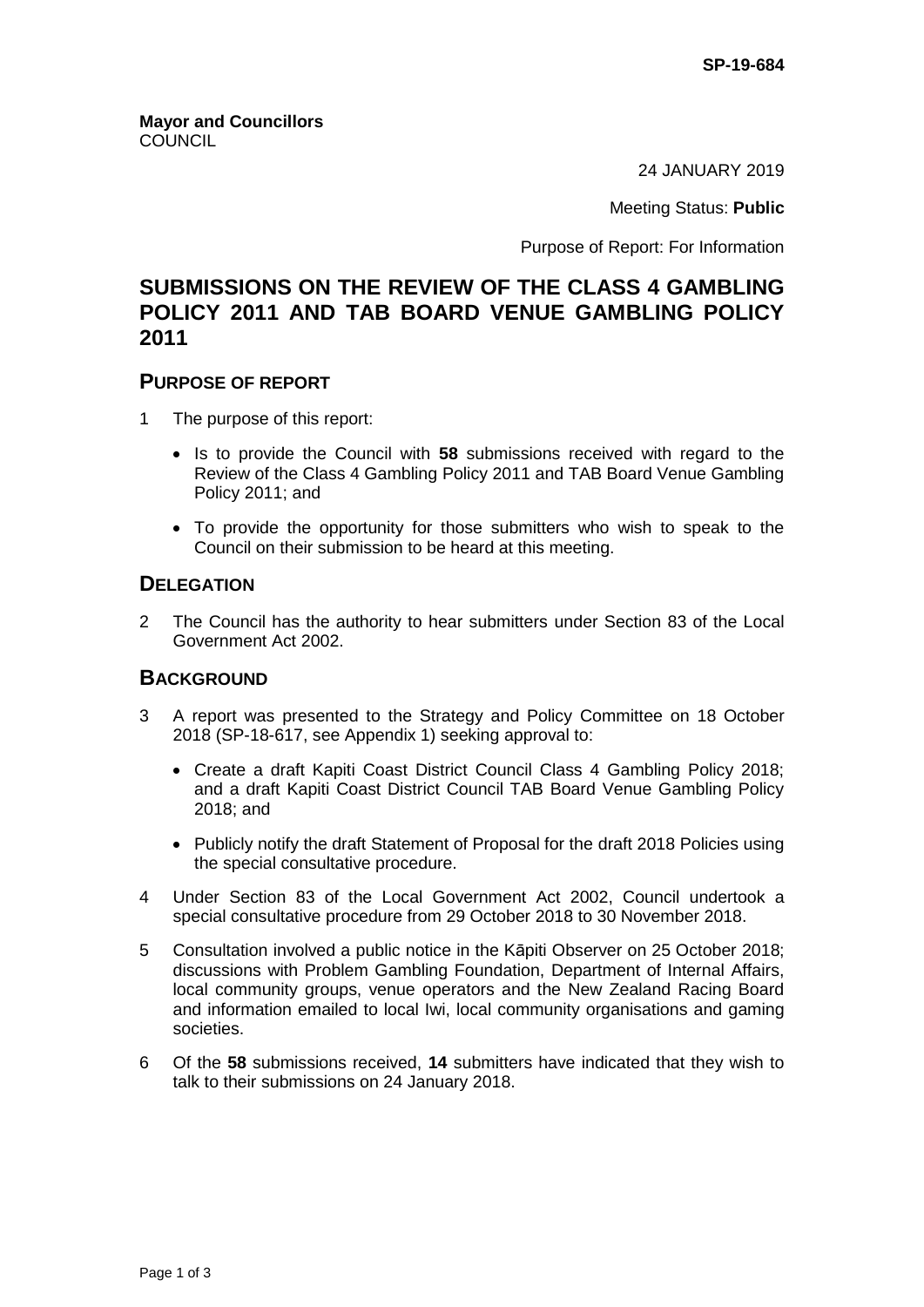# **NEXT STEP**

7 Once the submitters have been heard by Council, officers will prepare a report for Council meeting on 14 March 2019 with recommendations on adopting each policy.

## **CONSIDERATIONS**

#### **Legal considerations**

- 8 Council is required by both the Gambling Act 2003 and the Racing Act 2003 to review its Class 4 Gambling Policy and TAB Board Venue Gambling Policy respectively, every three years. The process for reviewing and adopting both policies is prescribed by the LGA 2002.
- 9 Council's Legal Counsel has been involved in all stages of these policy reviews.

#### **Financial considerations**

10 There are no financial implications for the Council to consider in approving the release of the Draft Kapiti Coast Class 4 Gambling Policy 2018 or the Draft Kapiti Coast TAB Board Venue Gambling Policy 2018 for public consultation.

#### **Tāngata whenua considerations**

11 Te Whakaminenga o Kāpiti and the Iwi Relationships Manager have been briefed on this review project.

## **SIGNIFICANCE AND ENGAGEMENT**

#### **Significance policy**

12 Both the Class 4 Gambling Policy and TAB Board Venue Gambling Policy are deemed to have a low level of significance in accordance with Council's Significance and Engagement Policy; however, the legislation requires that the public be invited to participate in this review using the special consultative procedure as outlined under the LGA 2002.

#### **Engagement planning**

13 Engagement has been planned in two phases for preconsultation (refer to report SP-18-617) and the second stage of engagement began with the release of the Statement of Proposal calling for submissions from partners, community members, and interested stakeholders (began 29 October 2018).

#### **Publicity**

- 14 The Council is required to use the special consultative procedure to seek input into the draft 2018 Class 4 Gambling Policy and draft TAB Board Venue Gambling Policy.
- 15 A Statement of Proposal has been prepared which sets out information on the review process, what is being proposed, and how to make a formal submission.